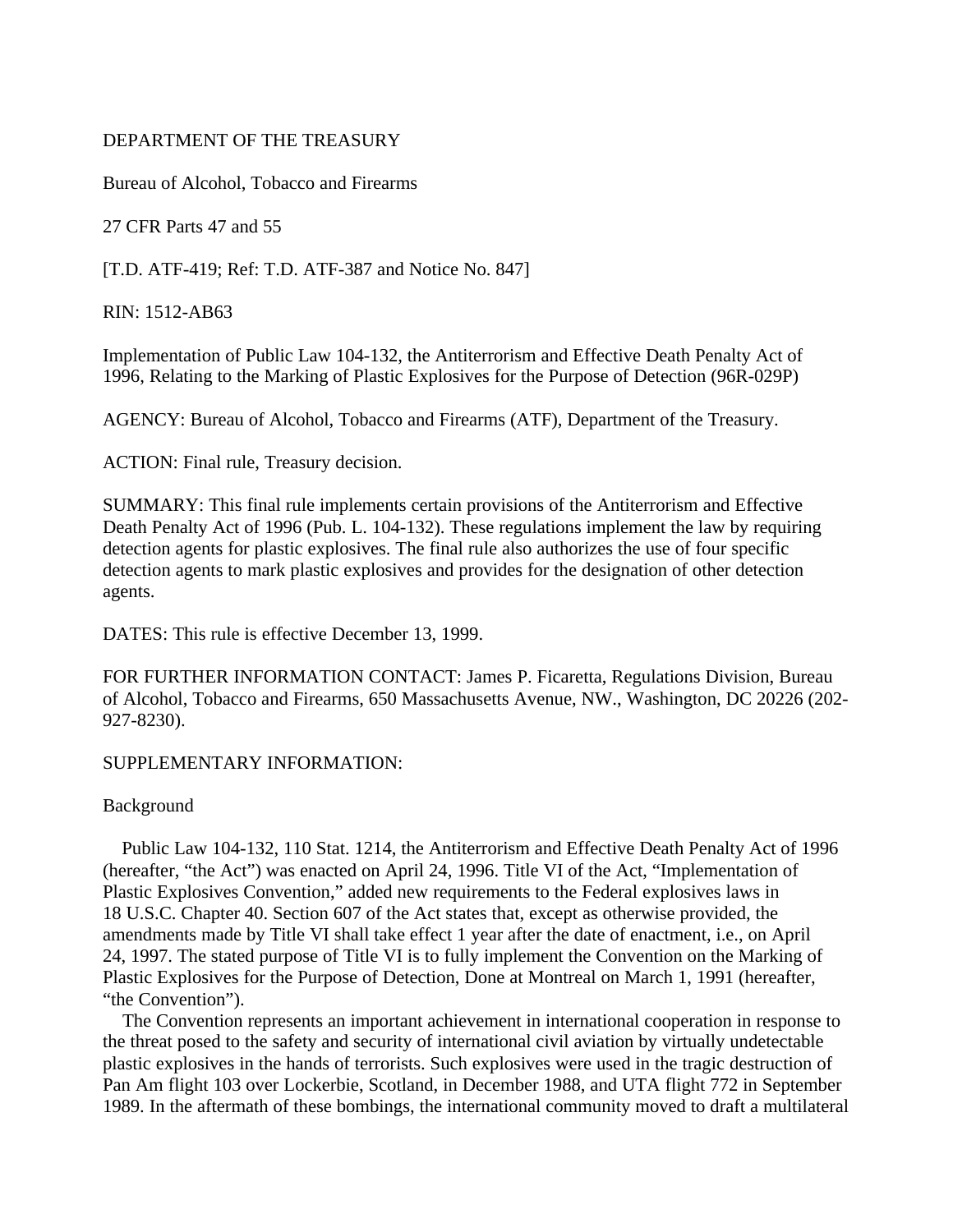treaty to ensure that plastic explosives would thereafter contain a chemical marking agent to render them detectable.

### Temporary Rule

 On February 25, 1997, ATF published in the Federal Register a temporary rule implementing certain provisions of the Act (T.D. ATF-387, 62 FR 8374). The new statutory provisions and the regulation changes necessitated by the law are as follows:

 (1) Definitions. Section 602 of the Act added three definitions to section 841 of title 18, U.S.C. The term "Convention on the Marking of Plastic Explosives" is defined in the law to mean the Convention on the Marking of Plastic Explosives for the Purpose of Detection, Done at Montreal on March 1, 1991.

 The term "detection agent" is defined as any one of the following substances when introduced into a plastic explosive or formulated in such explosive as a part of the manufacturing process in such a manner as to achieve homogeneous distribution in the finished explosive:

(1) Ethylene glycol dinitrate (EGDN),  $C_2H_4(NO_3)_2$ , molecular weight 152, when the minimum concentration in the finished explosive is 0.2 percent by mass;

(2) 2,3-Dimethyl-2,3-dinitrobutane (DMNB),  $C_6H_{12}(NO_2)_2$ , molecular weight 176, when the minimum concentration in the finished explosive is 0.1 percent by mass;

(3) Para-Mononitrotoluene (p-MNT),  $C_7H_7NO_2$ , molecular weight 137, when the minimum concentration in the finished explosive is 0.5 percent by mass;

(4) Ortho-Mononitrotoluene (o-MNT),  $C_7H_7NO_2$ , molecular weight 137, when the minimum concentration in the finished explosive is 0.5 percent by mass; and

 (5) any other substance added by the Secretary of the Treasury by regulation, after consultation with the Secretary of State and the Secretary of Defense. Permitting the Secretary to designate detection agents other than the four listed in the statute would facilitate the use of other substances without the need for legislation. However, as specified in the law, only those substances which have been added to the table in part 2 of the Technical Annex to the Convention on the Marking of Plastic Explosives may be designated as approved detection agents. ATF would have no authority to issue a regulation adding to the list of approved detection agents until the Technical Annex has been so modified.

 The last term added to section 841 of title 18, U.S.C., "plastic explosive," is defined as an explosive material in flexible or elastic sheet form formulated with one or more high explosives which in their pure form has a vapor pressure less than  $10^{-4}$  Pa at a temperature of  $25^{\circ}$ C, is formulated with a binder material, and is as a mixture malleable or flexible at normal room temperature. Pursuant to part I of the Technical Annex to the Convention, high explosives include, but are not restricted to, cyclotetramethylenetetranitramine (HMX), pentaerythritol tetranitrate (PETN), and cyclotrimethylenetrinitramine (RDX).

The above changes to regulations are prescribed in § 55.180.

 (2) *Requirement of Detection Agents for Plastic Explosives.* The Act amended the Federal explosives laws in 18 U.S.C. Chapter 40 by adding new subsections (l)-(o) to section 842. Section 842(l) makes it unlawful for any person to manufacture any plastic explosive that does not contain a detection agent.

Section 842(m) makes it unlawful for any person to import or bring into the U.S. or export from the U.S. any plastic explosive that does not contain a detection agent. The provisions of this section do not apply to the importation or bringing into the U.S. or the exportation from the U.S. of any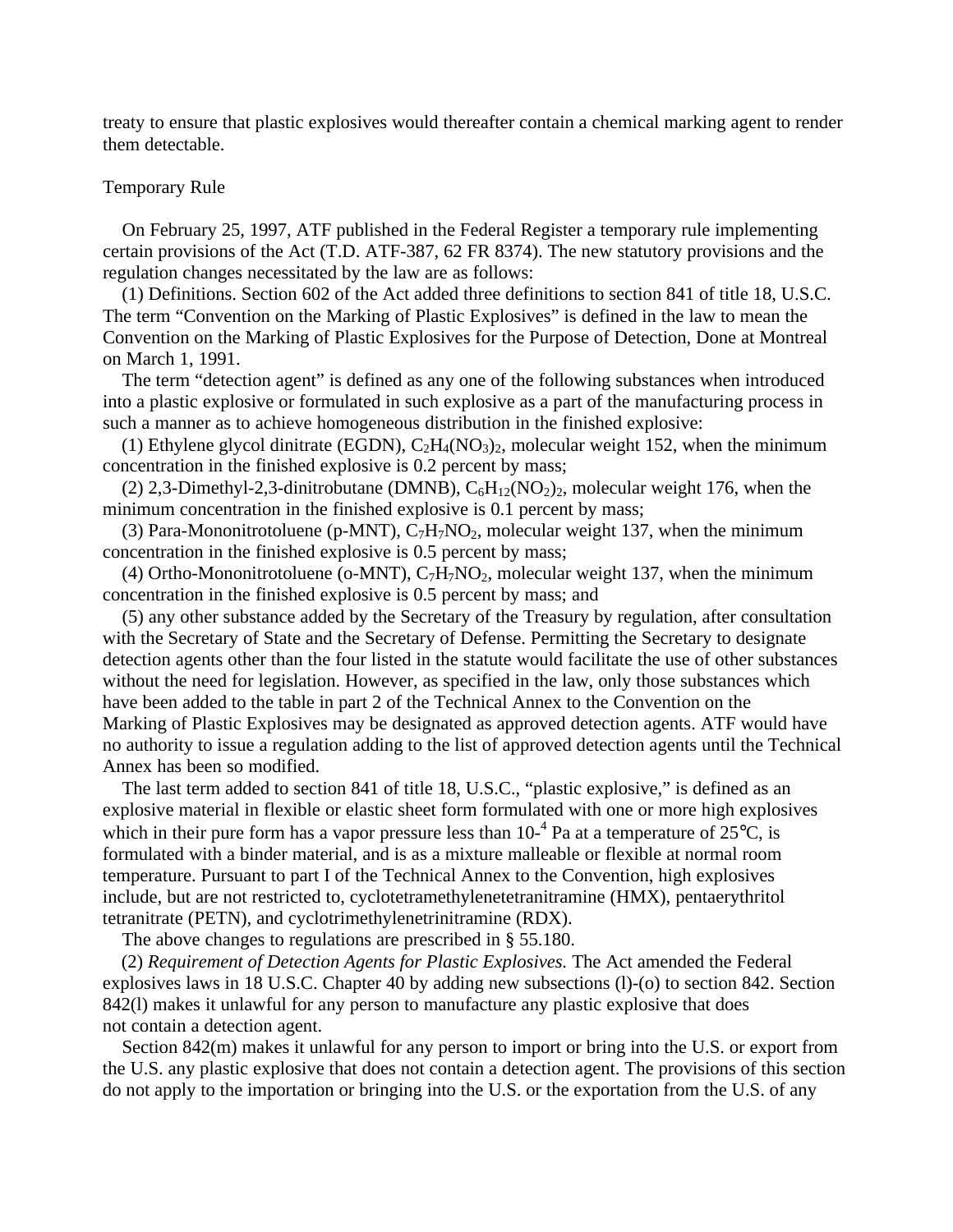plastic explosive that was imported or brought into or manufactured in the U.S. prior to the date of enactment of the Act by or on behalf of any agency of the U.S. performing military or police functions (including any military reserve component) or by or on behalf of the National Guard of any State, not later than 15 years after the Convention enters into force with respect to the U.S. Pursuant to Article XIII of the Convention, the Convention will enter into force on the sixtieth day following the date of deposit of the thirty-fifth instrument of ratification, acceptance, approval or accession with the Depositary, i.e., the International Civil Aviation Organization, provided that no fewer than five such States (nations) have declared that they are producer States. (A "producer State" means any State in whose territory explosives are manufactured.) Should thirty-five such instruments be deposited prior to the deposit of their instruments by five producer States, the Convention will enter into force on the sixtieth day following the date of deposit of the instrument of ratification, acceptance, approval or accession of the fifth producer State. For other States, the Convention will enter into force sixty days following the date of deposit of their instruments of ratification, acceptance, approval or accession.

Section 842(n) provides that it is unlawful for any person to ship, transport, transfer, receive, or possess any plastic explosive that does not contain a detection agent. Exceptions to the prohibitions are provided for any plastic explosive that was imported or brought into, or manufactured in the U.S. prior to the date of enactment of the Act by any person during the period beginning on that date, i.e., April 24, 1996, and ending 3 years after that date, i.e., April 24, 1999. Exceptions to the prohibitions are also provided for any plastic explosive that was imported or brought into, or manufactured in the U.S. prior to the date of enactment of the Act by or on behalf of any agency of the U.S. performing a military or police function (including any military reserve component) or by or on behalf of the National Guard of any State, not later than 15 years after the date of entry into force of the Convention on the marking of Plastic Explosives with respect to the U.S.

The above changes to the regulations are prescribed in § 55.180.

Section 842(o) provides that any person, other than an agency of the U.S. (including any military reserve component) or the National Guard of any State, possessing any plastic explosive on the date of enactment, shall report to the Secretary within 120 days after the date of enactment the quantity of such explosives possessed, the manufacturer or importer, any marks of identification on such explosives, and such other information as the Secretary may prescribe by regulation. Regulations implementing this provision of the Act were prescribed in T.D. ATF-382, published in the Federal Register on July 23, 1996 (61 FR 38084). However, T.D. ATF-387 made a technical amendment to Sec. 55.181 to include the control number assigned by the Office of Management and Budget (OMB).

 (3) *Criminal Sanctions.* The Act amended section 844(a) of title 18, U.S.C., by providing that any person who violates any of the provisions of section 842(l)-(o) shall be fined under title 18, imprisoned for not more than 10 years, or both. Changes to the regulations in § 55.185 have been made to implement this provision of the law.

 (4) *Exceptions.* The Act amended 18 U.S.C. 845(a) to provide that the exemptions from the requirements of 18 U.S.C. Chapter 40 that apply to governmental entities and other specified uses of explosives do not apply to section 842(l)-(o). Changes to the regulations in § 55.141(a) have been made to implement this provision of the law.

 The Act also made a technical amendment to 18 U.S.C. 845(a)(1) to clarify the current exemption from the requirements of 18 U.S.C. Chapter 40 for aspects of the transportation of explosives regulated by the U.S. Department of Transportation. The amendment makes it clear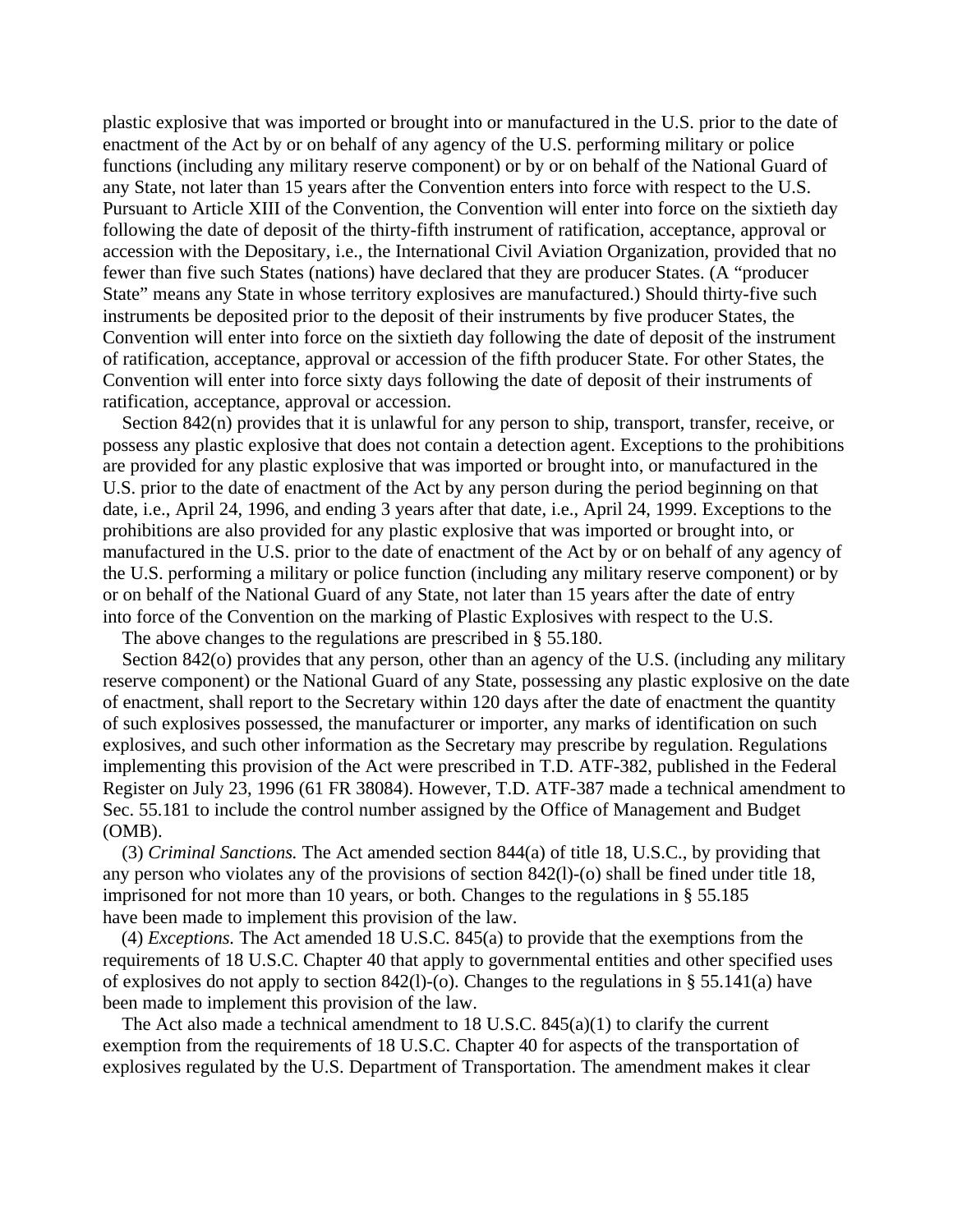that the exemption applies only to those aspects of the transportation related to safety. Changes to the regulations in § 55.141(a)(1) have been made to implement this change in the law.

 The Act also amended section 845 of title 18, U.S.C., by adding a new subsection (c). This amendment provides that it is an affirmative defense against any proceeding involving section 842(l)-(o) of title 18, U.S.C., if the proponent proves by a preponderance of the evidence that the plastic explosive--

(1) Consisted of a small amount of plastic explosive intended for and utilized solely in lawful--

(a) Research, development, or testing of new or modified explosive materials;

 (b) Training in explosives detection or development or testing of explosives detection equipment; or

(c) Forensic science purposes; or

 (2) Was plastic explosive that, within 3 years after the date of enactment of the Act, will be or is incorporated in a military device within the territory of the U.S. and remains an integral part of such military device, or is intended to be, or is incorporated in, and remains an integral part of a military device that is intended to become, or has become, the property of any agency of the U.S. performing military or police functions (including any military reserve component) or the National Guard of any State, wherever such device is located.

 As defined in the Act, the term "military device" includes, but is not restricted to, shells, bombs, projectiles, mines, missiles, rockets, shaped charges, grenades, perforators, and similar devices lawfully manufactured exclusively for military or police purposes.

 The affirmative defenses provided in the law could be asserted in a criminal case, a judicial forfeiture case, or an administrative license or permit denial or revocation.

Changes to the regulations in § 55.182 have been made to

implement the provisions of section 845(c) of title 18, U.S.C.

 (5) *Seizure and Forfeiture of Plastic Explosives.* The Act amended section 596(c)(1) of the Tariff Act of 1930, 19 U.S.C. 1595a(c)(1), to provide for the seizure or forfeiture of plastic explosive that does not contain a detection agent that is introduced or attempted to be introduced into the U.S. Changes to the regulations in Sec. 55.186 have been made to implement this provision of the law.

 *Miscellaneous.* In order to fully implement the provisions of the Act, regulations are prescribed in Sec. 55.184 which authorize the Director to request from licensed manufacturers and licensed importers accurate and complete statements of process with regard to any plastic explosive or any detection agent that is to be introduced into a plastic explosive or formulated in such explosive. The regulations also give ATF the authority to require samples of any plastic explosive or detection agent from such licensees.

 As stated in Article III of the Convention, "[e]ach State Party shall take the necessary and effective measures to prohibit and prevent the movement into or out of its territory of unmarked [plastic] explosives" so as to prevent their diversion or use for purposes inconsistent with the Convention. In order to comply with the objectives of the Convention, regulations are prescribed in § 55.183 which require persons filing Form 6 applications for importation of plastic explosives on or after April 24, 1997, to attach to the application a statement certifying that the plastic explosive to be imported contains a detection agent or is a "small amount" to be used for research, training, or testing purposes and is exempt from the detection agent requirement.

 Finally, the temporary rule made certain technical amendments and conforming changes to the regulations in Part 55. For example, §§. 55.49, 55.52, and 55.55 were amended to remove the reference to § 55.182. Section 55.182, Classes of explosive materials, was replaced by § 55.202 pursuant to T.D. ATF-87 (August 7, 1981; 46 FR 40382).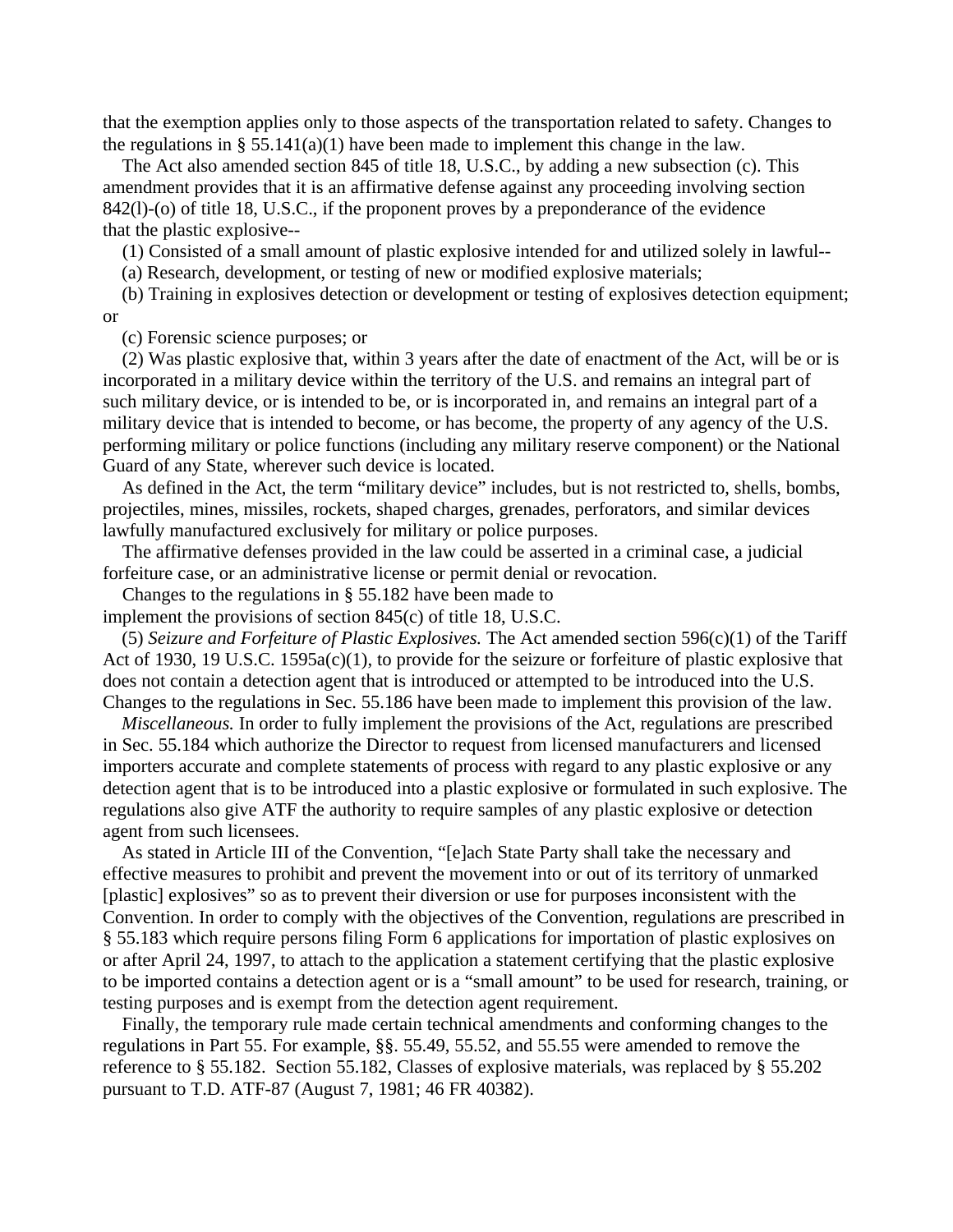#### Notice of Proposed Rulemaking--Analysis of Comments

 On February 25, 1997, ATF also published a notice of proposed rulemaking cross-referenced to the temporary regulations (Notice No. 847, 62 FR 8412). The comment period for Notice No. 847 closed on May 27, 1997.

 ATF received four comments in response to Notice No. 847. One commenter expressed support for the temporary regulations. The remaining commenters raised several concerns with respect to the temporary regulations. Three commenters contend that current owners of unmarked plastic explosives should be "grandfathered" and allowed to retain their existing stocks and use them up at their normal attrition rate, beyond the 3-year period specified in the Act. To accomplish this, however, legislative action would be necessary. One commenter argues that State and local law enforcement agencies should be exempt from the marking requirement. Such an exemption, however, would also necessitate a statutory change.

 Two commenters argue that the Government should purchase all unmarked plastic explosives from current owners. ATF has no authority to use appropriated funds to purchase unmarked plastic explosives. These commenters also suggest that the Federal Government supply the detection agent to all possessors of unmarked plastic explosives so that they may come into compliance. As stated above, ATF has no authority to use appropriated funds for this purpose.

 The same commenters contend that a definition of the term "small quantity" is needed for purposes of the Act. As noted, the law provides that it is an affirmative defense against any proceeding involving section 842(l)-(o) of Title 18, U.S.C., if the proponent proves by a preponderance of the evidence that the plastic explosive consisted of a small quantity intended for and utilized solely in lawful--

(a) Research, development, or testing of new or modified explosive materials;

 (b) Training in explosives detection or development or testing of explosives detection equipment; or

(c) Forensic science purposes.

 One of the commenters states that he possesses "a small quantity (less than 170 pounds) of plastic explosives" for research purposes. However, he points out the following:

 By manufactures [sic] standards, small quantity is referred to as 500 lbs. or less, however, to detection personnel the term "small quantity" may mean 10 lbs. or less. A company providing explosive training may term "small quantity" as between 500-2000 lbs. of plastic explosives.

 The other commenter states that he possesses approximately 3,000 pounds of PBX for training purposes.

 The above comments illustrate the difficulty in specifying a particular amount of explosive that is appropriate for all possessors.

As indicated, the amount of explosives required for a particular type of research may be far greater than the amount required for another type of research. Accordingly, ATF believes that such determinations should be made on a case-by-case basis after consideration of all relevant facts. ATF emphasizes that the statute makes it clear that the burden is on the possessor to prove that the quantity of unmarked plastic explosives is a "small amount" possessed for one of the exempt purposes.

 Finally, one commenter suggests that an exemption be given to individuals using unmarked plastic explosives for training purposes. The commenter trains law enforcement, military, and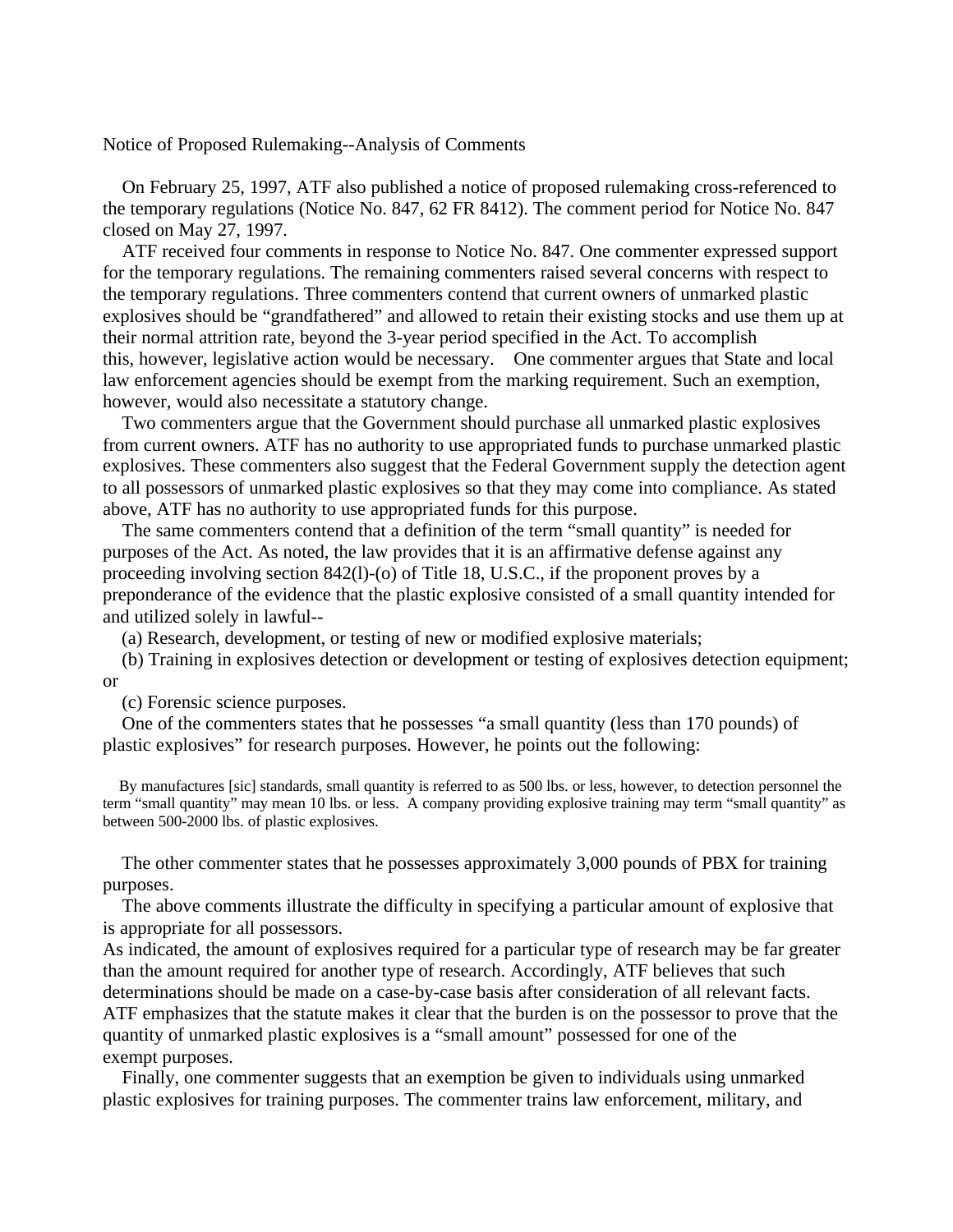civilian personnel in explosives safety. As indicated above, one of the affirmative defenses to any proceeding involving the plastic explosive provisions of the law is for a small quantity of plastic explosive utilized solely in training in explosive detection or development. There is no exception for training in explosives safety. Such an exception would require legislative action.

#### Miscellaneous--Final Rule

 The Convention on the Marking of Plastic Explosives for the Purpose of Detection, Done at Montreal on March 1, 1991, entered into force on June 21, 1998. Thirty-eight countries have ratified, including 11 producing states. As noted, for the Convention to enter into force internationally, 35 countries were required to ratify, 11 of which are producing states. Section 55.180 of the final regulations is being amended to incorporate the actual date that the Convention entered into force.

 Accordingly, the temporary regulations published in the Federal Register on February 25, 1997 (T.D. ATF-387) are adopted as final upon the effective date of this Treasury decision.

#### Executive Order 12866

 It has been determined that this final rule is not a significant regulatory action as defined in E.O. 12866, because the economic effects flow directly from the underlying statute and not from this final rule. Therefore, this final rule is not subject to the analysis required by this Executive order.

### Regulatory Flexibility Act

 The provisions of the Regulatory Flexibility Act relating to an initial and final regulatory flexibility analysis (5 U.S.C. 604) are not applicable to this final rule because the agency was not required to publish a notice of proposed rulemaking under 5 U.S.C. 553 or any other law. Accordingly, a regulatory flexibility analysis is not required.

#### Paperwork Reduction Act

 The collection of information contained in this final regulation has been reviewed and approved by the Office of Management and Budget in accordance with the requirements of the Paperwork Reduction Act (44 U.S.C. 3507(d)) under control number 1512-0539. An agency may not conduct or sponsor, and a person is not required to respond to, a collection of information unless it displays a valid control number assigned by the Office of Management and Budget.

 The collection of information in this regulation is in 27 CFR 55.184(a). This information is required to ensure compliance with the provisions of Public Law 104-132. This information will be used to ensure that plastic explosives contain a detection agent as required by law. The collection of information is mandatory. The likely respondents are individuals and businesses. The estimated average annual burden associated with the collection of information in this regulation is 12 hours per respondent. Comments concerning the accuracy of this burden estimate and suggestions for reducing this burden should be directed to the Chief, Document Services Branch, Room 3110, Bureau of Alcohol, Tobacco and Firearms, 650 Massachusetts Avenue, NW., Washington, DC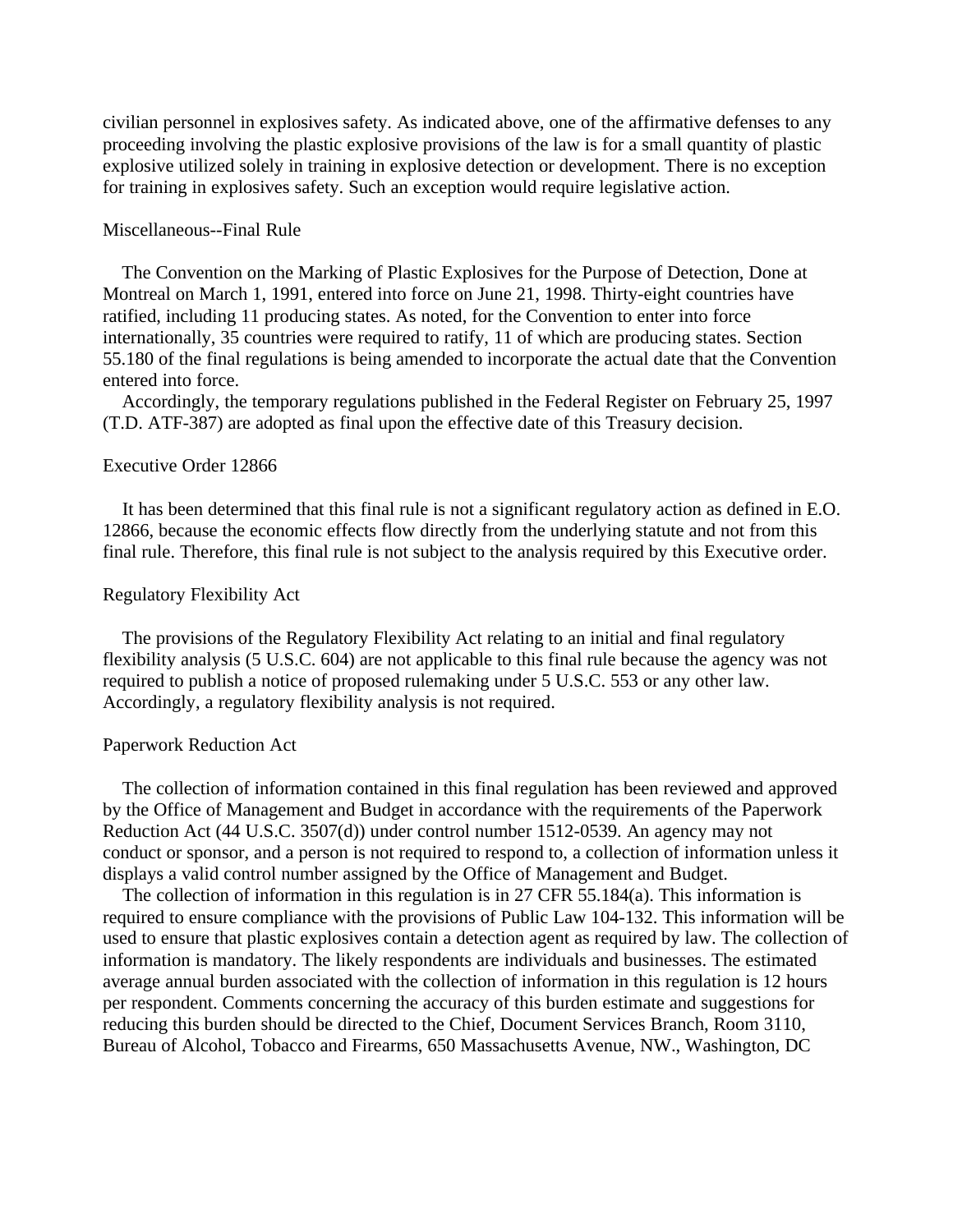20226, and to the Office of Management and Budget, Attention: Desk Officer for the Department of the Treasury, Bureau of Alcohol, Tobacco and Firearms, Office of Information and Regulatory Affairs, Washington, DC 20503.

# **Disclosure**

 Copies of the temporary rule, the notice of proposed rulemaking, all written comments, and this final rule will be available for public inspection during normal business hours at: ATF Public Reading Room, Room 6480, 650 Massachusetts Avenue, NW., Washington, DC. Drafting Information: The author of this document is James P. Ficaretta, Regulations Division, Bureau of Alcohol, Tobacco and Firearms.

List of Subjects

# 27 CFR Part 47

 Administrative practice and procedure, Arms control, Arms and munitions, Authority delegation, Chemicals, Customs duties and inspection, Imports, Penalties, Reporting and recordkeeping requirements, Scientific equipment, and Seizures and forfeitures.

### 27 CFR Part 55

 Administrative practice and procedure, Authority delegations, Customs duties and inspection, Explosives, Hazardous materials, Imports, Penalties, Reporting and recordkeeping requirements, Safety, Security measures, Seizures and forfeitures, Transportation, and Warehouses.

### Authority and Issuance

Accordingly, parts 47 and 55 are amended as follows:

 Paragraph 1. The temporary rule published on February 25, 1997 (62 FR 8374) is adopted as final with the following changes.

# PART 55--COMMERCE IN EXPLOSIVES

Par. 2. The authority citation for 27 CFR part 55 continues to read as follows:

Authority: 18 U.S.C. 847.

Par. 3. Section 55.180 is amended by revising paragraphs (b),  $(c)(2)$ , and  $(d)(2)$  to read as follows:

Sec. 55.180 Prohibitions relating to unmarked plastic explosives.

\* \* \* \* \*